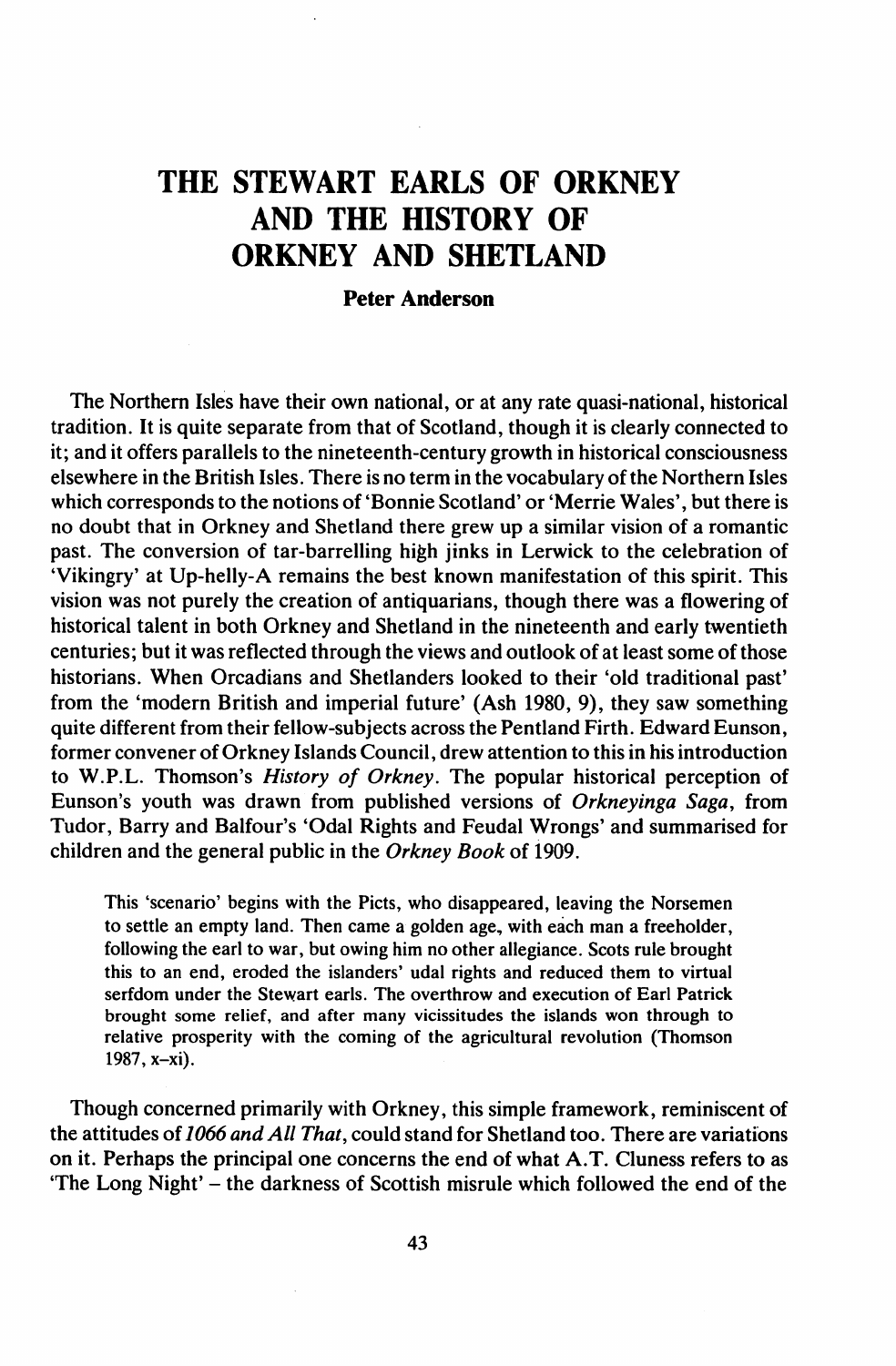Norse period (Cluness 1951, 50-62). For both Cluness and Storer Clouston, it was not modern agriculture which brought relief but imperialism - 'the privilege of becoming part of Great Britain' (Clouston 1932, 363). It was this which brought tyranny to an end. This view of Scottish oppression comes early to the romantic reassessment of the history of Scotland and Shetland. The Scots appear as the 'aggressors, the destroyers of the "little world" of Shetland' in Scott's *The Pirate,* his only novel in which the Scots 'are not in some sense, the victims' (Ash 1984, 194, 200). Scott himself was deeply interested in and sympathetic to Scandinavian culture.. and his translation (from Latin) and publication of an abstract of *Eyrbyggja Saga* set in train the sagas' rediscovery in Scotland, and in the Northern Isles. His unhappiness at the changes wrought in the north, particularly in Shetland, helped to inspire the general distaste for later periods in Orkney and Shetland history among the historians who followed after. Not for nothing was the society for northern historical study founded by A.W. lohnston called the Viking Society; and lohnston, Clouston and Hugh Marwick all used the early rentals and other records of Orkney, less to study the contemporary period, than to extrapolate back Into the Norse times they preferred (Thomson 1984, 124).

Even Clouston and Cluness did not have an entirely black and white view of Scottish rule in Orkney and Shetland. Imperialism, after all, brought the press gangs to the islands; and on the other hand the first century or so after 1469 was relatively uneventful, at least so far as Norse institutions were concerned. Cluness agrees with modern writers like Steinar Imsen that the old polity remained vital in its Orkney and Shetland versions until lames V's visit to Orkney in 1540, and his appointment of a sheriff (as distinct from a lawman) shortly afterwards (Cluness 1951, 51; Imsen 1992). Clouston still saw the men of Summerdale as 'the descendants of Earl Thorfinn's warriors', and the West mainland of that time as 'the land of Torf Einar's swordsmen, whose "blood and riots" still kept the sheriff busy for more than a century after Summerdale' (Clouston 1914, xlviii; Clouston 1932, 290).

The big change came, and the 'long night' began, with the Stewart earls. It was the period of their rule, from Robert Stewart's first interest in Orkney and Shetland in 1564 to Patrick's execution in 1615 which, for Clouston, made an end to the traditional Orkney, rather than the seeming 'dark age' which followed the end ofthe saga (Clouston 1932, 329, 271). Of the two earls, Robert is much the more obscure, though bishop Graham's account of his exactions and, more particularly, the account of Bruce of Cultmalindie's activities, transcribed and published by David Balfour in 1859, brought his activities to the notice of the general-public of the islands (Peterkin 1820, iii, 20-1; Balfour 1859, 16-33).

It is Patrick, however, who is in many waysthe pivot around which popular notions of island history turn. It is not too much to say that Patrick to this day casts a long shadow over the islands and their affairs. This is particularly true of Shetland. Here can be found an extraordinary consciousness of Patrick and his evil deeds among people with no pretence to detailed historical knowledge. Everyday comments regarding him are surprisingly common. In writing a book on Patrick, it was necessary to select from a host of examples  $-$  the hesitation about including the Stewart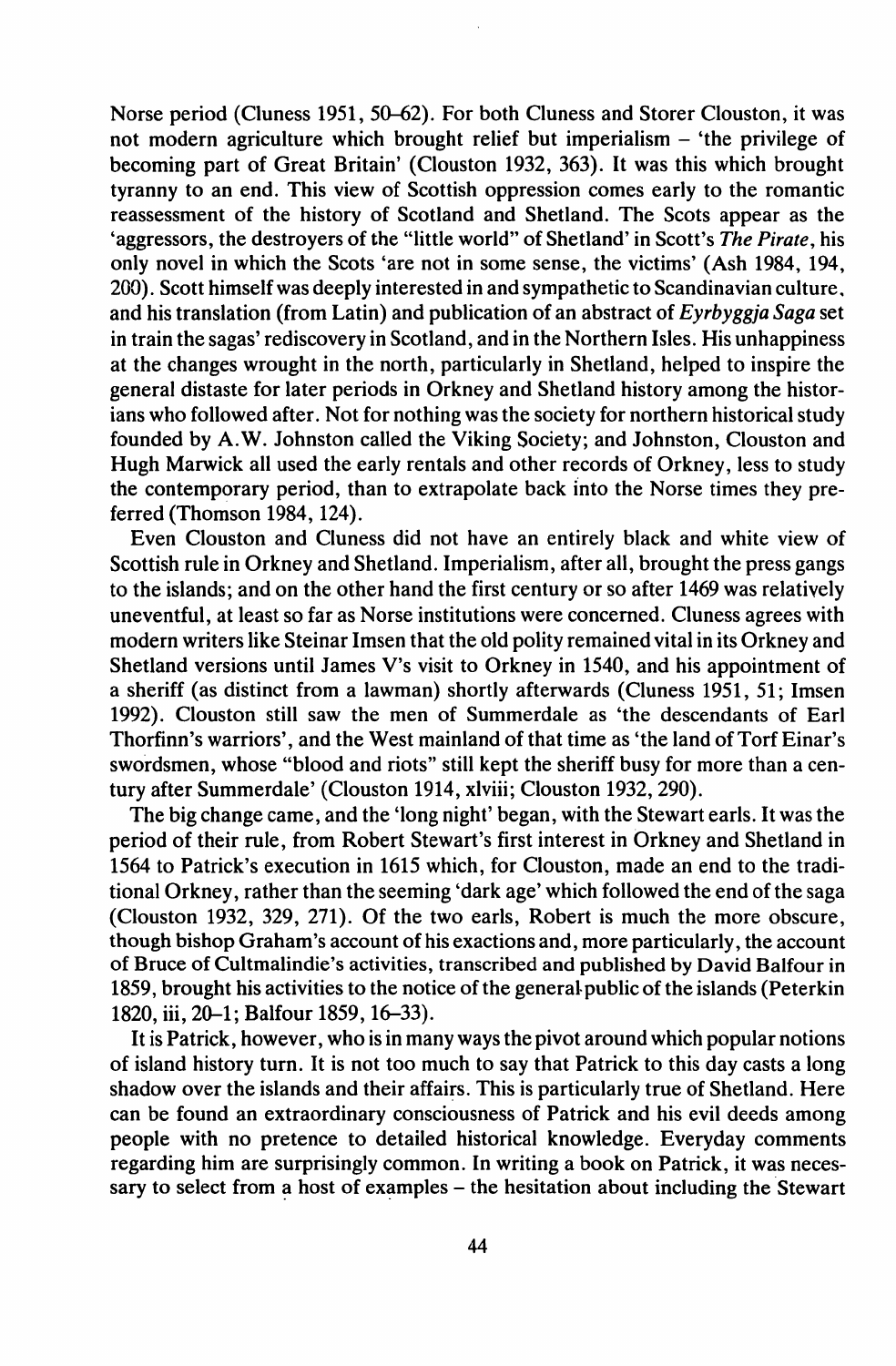arms among the heraldic emblems in Lerwick town hall, the comparisons with Hitler and Nazi rule in Poland, the invocation of the name 'Black Patie' as people elsewhere might use Old Nick (Anderson 1992, 1-2). He is charged with destroying the lawbook of Shetland, though it hardly seems to have been in his interests to do so, since he was also accused, in his own time, of using both Scots and Norse law as suited his purpose, not to mention the fact that we know the lawbook was actually in use in his courts (Register of the Privy Council of Scotland [RPC], viii, 452). But this was by no means all. The suggestion has been made, preposterously, that he introduced patronymics - 'Patricknames' - to Shetland to prevent people from knowing their family descent (Stewart 1953, 21).1 In 1909 one David Sutherland addressed Zetland County Council saying, 'when we look out over Shetland, there are few spots to be seen where the oppressor's hand has not left hideous marks ... although the day has passed when Earl Patrick Stewart and Laurence Bruce could ride rough shod over the poor serfs in Shetland ... etc.' *(RPC,* viii, 452). And any general observation of public pronouncements in Shetland will throw up Patrick similes and imagery at a rate of several examples a year.

But if we go behind these casual allusions, of which one could make an everexpanding collection, what do we find? Essentially there are three kinds of material. First, folk tales of mysterious origin, generally associated with Scalloway Castle. Second, genuine family legends which survive, admittedly in a confused form and intertwined with related stories of Patrick's uncle, Laurence Bruce of Cultmalindie. And third, literary offerings of greater or lesser merit, often associating Patrick with other legends of Orkney and more commonly, Shetland.

In 1989 Estelle Smith of Primary Five, Whiteness Primary School, contributed a poem to the *New Shetlander,* entitled 'Scalloway Castle' *(New Shetlander,* clxix (Hairst), 1989). This work had a number of fascinating features which are echoed in works which at least purport to be more sophisticated. Firstly there is the setting -Patrick's notorious castle; there are at least two adult poems about it in similar vein (Jamieson 1986, 42; Rognvald V. Torvald, Shand of Broughty Ferry Scrapbooks, SA D.1/135/2, p. 179). Secondly it refers to killing without reason - 'just for show' and indeed there are allusions elsewhere to gratuitous murders by the legendary Patrick (Renwanz 1980, 233; Anderson 1992, 1). Thirdly Patrick asks for his pipe; and Patrick and his pipe is one of the commonest subjects of all the stories. Scalloway Castle was, we are told, built with the forced labour of the common folk of Shetland (SRO CS7/203, ff. 157-9). Tradition speaks of the mixing of eggs, blood and human hair with its mortar (Holbourn 1938, 71). The motto above the door  $-$  a biblical reference to the house built on sand  $-$  is said to have been suggested by James Pitcairn, minister of Northmavine, as a rebuke to Patrick for his tyranny (Brand 1701-3, 90-1). Thus far we can rely partly on actual historical evidence, precedent and common sense (if we discount the idea that the blood and hair was human). But beyond this is a fantasy world  $-$  the world of the ring, the pipe and the secret chamber.

On one of the chimneys of the castle, a tall structure known locally as the 'high top', there is a metal ring which is pointed out as the one through which Patrick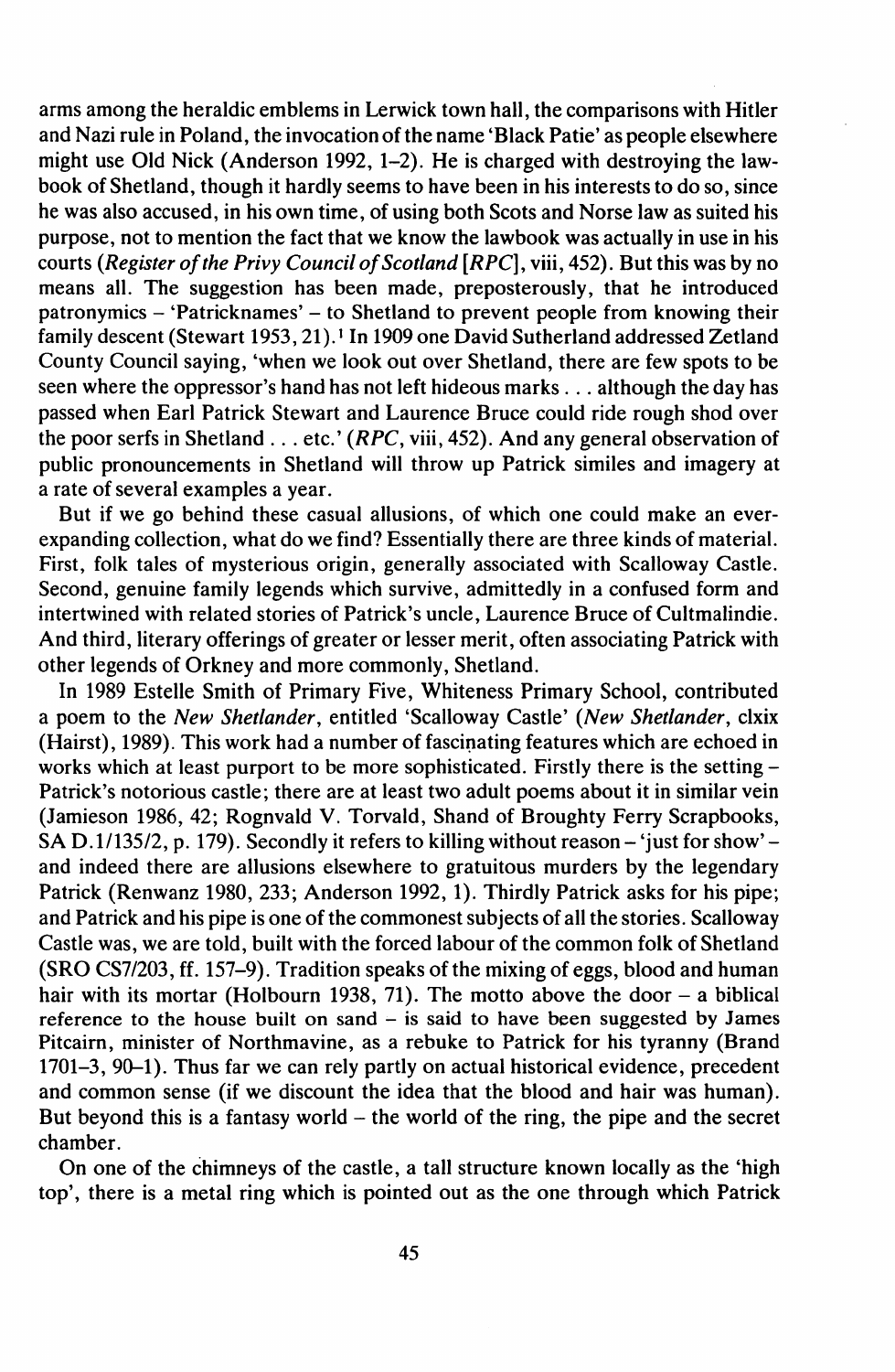threaded his hangman's rope. When the earl's misbehaviour came to the attention of the authorities in Edinburgh, an expedition was sent to bring him to justice. On its arrival in Shetland he was nowhere to be found, but smoke was discovered issuing from a secret door in one of the walls of the castle. Behind this, in a secret chamber, Earl Patrick wasfound smoking his pipe (Anderson 1992,3, 172). The chamber, ring and pipe stories are common currency in Shetland. Though nowadays it seems that Shetlanders are more sceptical, there is little doubt that these tales were at one time widely believed in. There is a detailed nineteenth-century account of an execution of a sheep-stealer using the ring, and as recently as 1964 Fred Irvine spoke quite confidently of alf three stories in the *New Shetlander,* complete with excellent illustrations (Irvine 1964, 8).

The origin of these stories is very obscure, and I have found no references to them earlier than the nineteenth century. Secret chambers are mentioned in connection with all three of Patrick's buildings. In one of the chambers of his palace in Kirkwall are two sets of joist-holes, one above the other and too close together for a man to stand upright between them. This probably represents a change of function, or of mind by the builder; nevertheless it is seen as the evidence of a secret room, and in Traill Dennison's poem 'The Ballad of Brandyquoy' Patrick calls his bailiff to him in his secret room in order to plot the confiscation of the quoy in the title from 'Marrison' its ancestral owner *(Peace's Almanac* 1900):2 The earliest Shetland story relates to Sumburgh rather than Scalloway and dates from 1838 (Catton 1838, 32). The earliest pipe reference comes from 1871, though another version dating from 1876 came from an old man, so it was probably old at that time (SL E.S. Reid Tait Collection). J.R. Nicolson has spoken of a counter-belief in Scalloway that the ring may indeed be more recent than Patrick's time,<sup>3</sup> though it was in place when MacGibbon and Ross described Scalloway Castle in 1887 (MacGibbon and Ross 1887-92, ii, 93).

The upper stories of Scalloway Castle are ruinous, so we can have no knowledge of a secret chamber, though it seems unlikely that the earl would have ordered such a feature. Patrick might have smoked a pipe; the first pipe from the new world was presented to SirWaIter Raleigh in 1586. But there are no contemporary referencesto him doing so, and the list of his personal effects in his last years includes bowstrings, golfballs and sweets, but no pipe or tobacco (Registrum Secreti Sigilli, SRO PSl/85, f.119). The ring is so high on the side of the castle that it would have been difficult to use for executions, and we know in any case that in 1618 a maiden, or early guillotine, was in use *(Shetland Court Book* (1615-29), 71). Since a maiden is also recorded in Kirkwall Castle before Patrick's death (Orkney Record and Antiquarian Society Records, OA D46, box 1, No. 7), it is reasonable to assume that he introduced them both. (Curiously enough, Estelle Smith makes reference not to hanging from the ring, but to decapitation with 'a big sharp blade'.) Moreover, the only execution recorded in the 1602-4 court book - of a sheep-stealer as it happens- took place not 'at Scalloway, but at the gallows-hill of Delting *(Shetland Court Book* (1602-4), 18- 19,56). A far more likely explanation is that the ring dates from the mid-eighteenth century, when the earl of Morton granted permission to Sir Andrew Mitchell to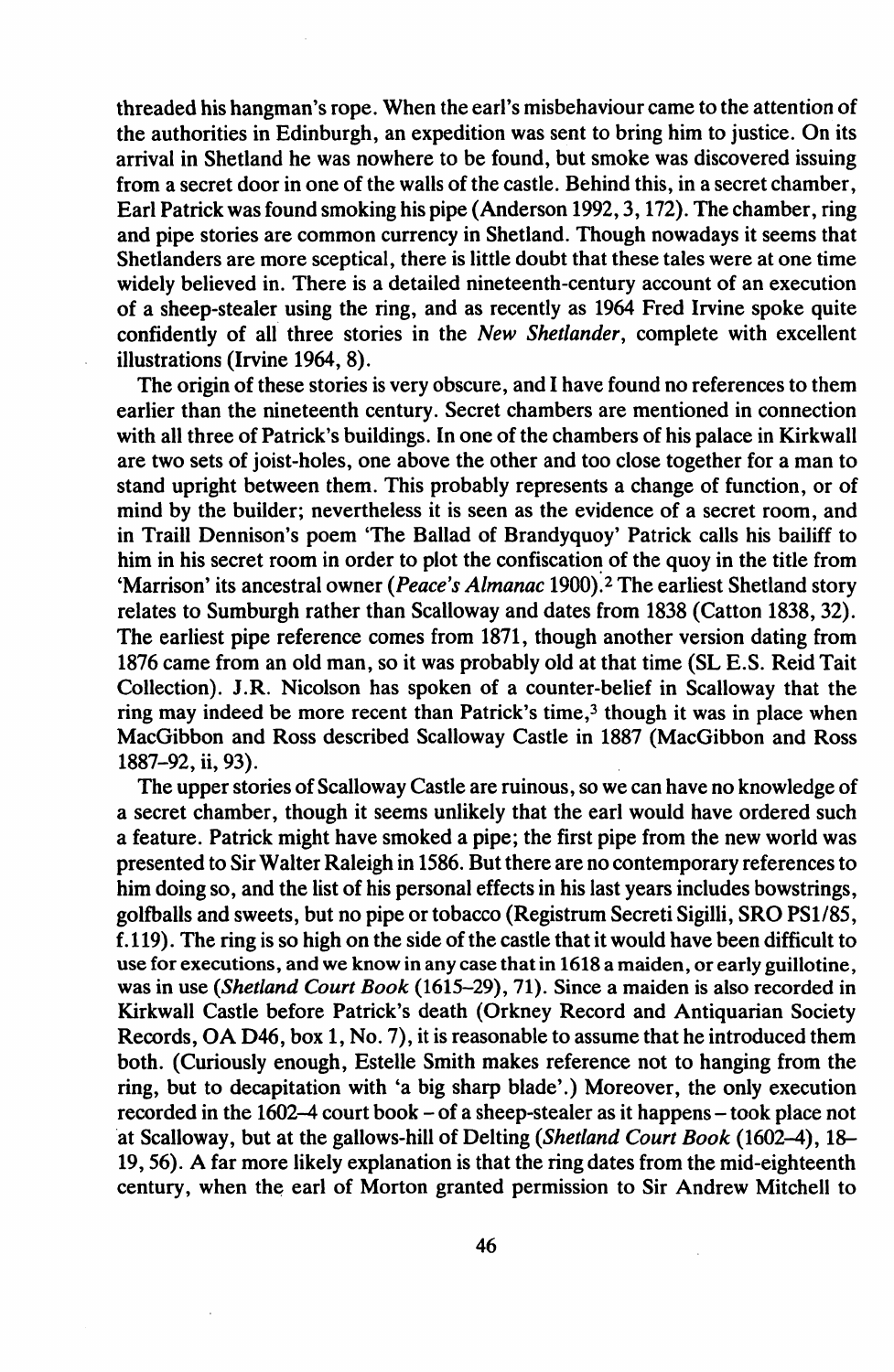'plunder the gateways and windows . . . of their ornament' to adorn his house at Sand. Sir Andrew probably installed the ring to thread a rope for lowering slates and timbers to the ground (Edmondston 1809, i, 126).

Perhaps the most significant fact about all this is that none of these stories seem to be either genuine memories or folklore motifs. Ernest Marwick in his *Folklore of Orkney and Shetland* makes no reference to the stories of Earl Patrick, or indeed to any tales connected with Scottish historical personages at all - with one exception. This concerns the 'belted knights of Stove' - descendants of the Orkneyman John Kirkness who was apparently knighted *incognito* by James V during his visit to Orkney (Marwick 1975, 150-2). This is particularly interesting in view of the comparative lack of Patrick stories in Orkney. There are two brief mentions of him in *Around the Orkney Peat-Fires:* one involves Brown 0' Hackland, who wins a weightthrowing contest and ends up throwing a stone through a window of the palace of Birsay, to the earl's understandable annoyance; and there is an unnamed son of Patrick, who murders a young woman in Rendall. Other than these, there is only one other major Orkney story about him with any claim to antiquity. This involves confrontation with another legend of Orkney - the 'Dons' of Westray, supposed survivors ofthe Armada ship wrecked on Fair Isle. The Dons build up a considerable continental trade which Patrick covets. He sends a boat to arrest Gilbert Hewison, a prominent Don from Pierowall. Hewison and his companions escape to the Western Isles, returning on the earl's fall (Anderson 1992, 3, 172).

But if these stories have neither historical authority nor the backing of lengthy tradition, what can we find, if anything, that is a real handed-down memory of Patrick and his time? Actually very little, and what there is isstrongly connected with stories of Patrick's uncle, the notorious Laurence Bruce of Cultmalindie. The connections are complex, hardly surprising when we remember Bruce was a lifelong opponent of Patrick , while himself bearing a reputation as an oppressor. Laurence Bruce appears in a favourable light in a number of stories. In one example the earl and his men have come to Uyeasound, the port for Bruce's castle at Muness, and taken one of Bruce's tenants who is to be removed to Scalloway. Laurence Bruce is too aged to intervene personally, but his son Andrew marches to Uyeasound, where the earl is just putting off with the tenant lying tied up in the bottom of his boat. Andrew Bruce seizes hold of the craft, sweeps it up the beach, lifts his man bodily from the boat, then launches the boat to the water again. Patrick, standing in the stern, can make no objection, but returns to Scalloway where his downfall soon follows (Irvine 1895). In another story, this time without reference to Patrick, Bruce appears in Shetland as an exile from his native Scotland, having killed the chief ofClan McInroy in single combat. Bruce's daughter Marjorie and Malcolm, younger son of the dead man, are lovers and maintain contact through a member of the clan who makes his way to Muness in disguise. In a botched attempt by the McInroys to storm Muness, the castle is set on fire, but Bruce and his family escape, and eventually order and good relations (and Bruce's strict but fair rule) are restored (Edmondston 1856, 237ff.).

The 1577 complaints of the Shetlanders against Bruce give a vivid and fascinating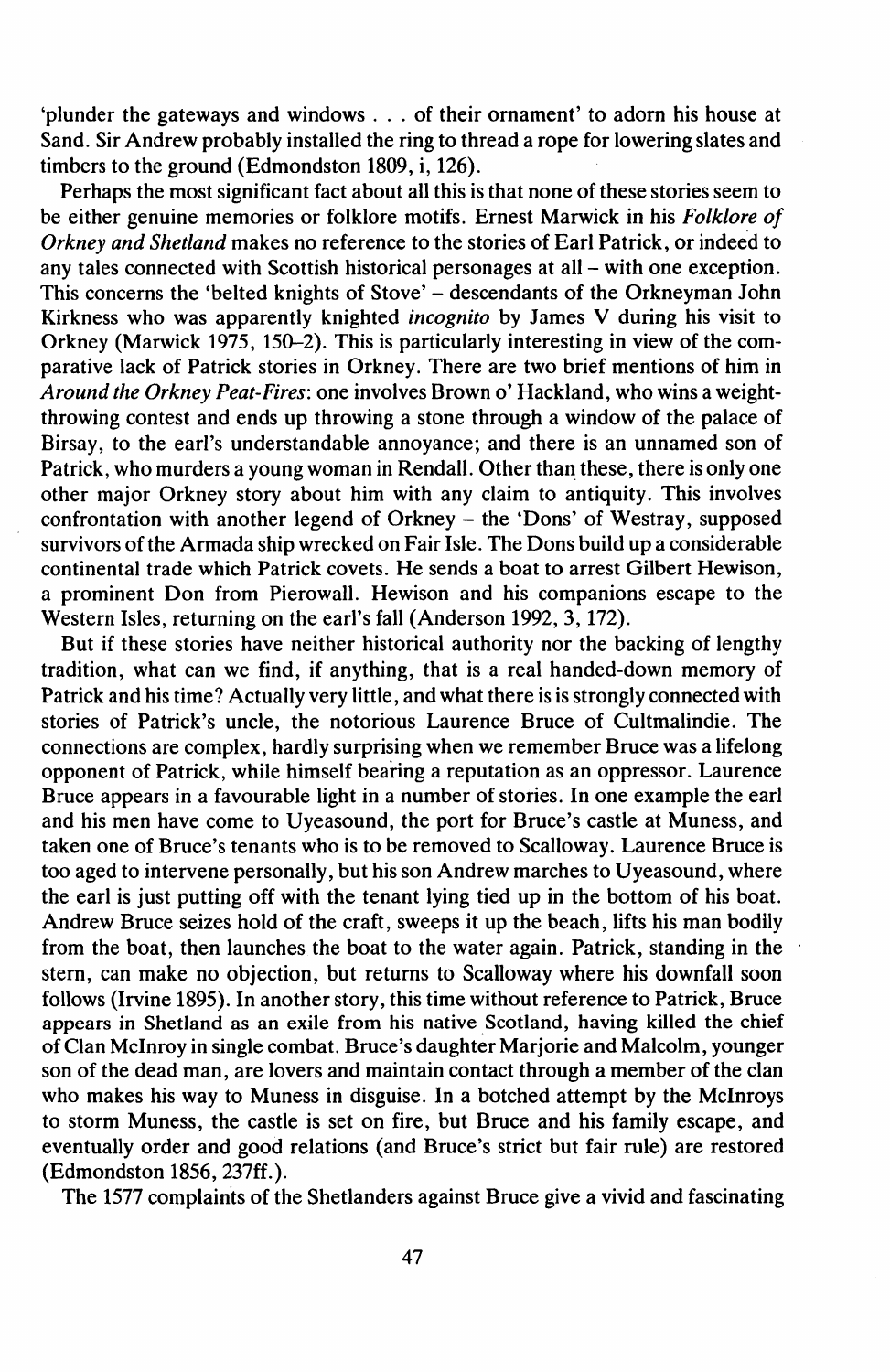picture of aspects of traditional Shetland life and Bruce's abuse of them, so it is curious to find stories that portray him in a more-or-Iess favourable light. Yet both these tales contain echoes of real events. Laurence's son did aid his aged father in his quarrels with Patrick (Anderson 1992, (e.g.) 67,85, 86). Bruce complained that his tenants were forced to labour on Scalloway Castle and that Patrick's men had lain in wait to intercept his ship on its way from Uyeasound (SRO CS7/203, ff.157-9; CS7/239, ff.152-3). Patrick's followers had bound and thrown into open boats not Bruce's men but those of James Sinclair of Graemsay, as part of their punishment for transporting those of Robert Monteith of Egilsay, Bruce's Orkney counterpart as opponent ofthe earl *(Shetland News* 1909). The McInroy story may be fanciful, but it too has traces in fact. Laurence Bruce, younger son of the builder of Muness, was accused in 1618 of killing David Toshach, younger of Monzievaird, in a brawl in the streets of Perth *(Criminal Trials, iii, 443, 465)*. And in 1624 Muness castle was burnt by Dunkirk pirates (RPC (2nd series), iv, 184).

There are several reasons for Bruce's unexpectedly good image in Shetland history. Besides his record of opposition to Patrick, there is the survival of his name. While Patrick had no legitimate children and his natural son Robert was executed, Bruce on the other hand founded a dynasty which survived into the present century, and issaid to have fathered twenty-four illegitimate children in Unst. He is therefore an ancestor of many inhabitants of Unst, and families such as the Fordyces traced their ancestry through him, and preserved traditional tales. A version of the story of Bruce's coming to Dnst was clearly current amongst the Fordyces and their offshoots in the early nineteenth century (Miscellaneous Photocopies and Transcripts, SA SA.2/205). There uncomplimentary stories about Bruce, notably one version of his courtship of Marjorie Stewart of Uyea, niece of earl Robert (there is a more sympathetic version as well); but much the best known takes us at least partly into the third of the three types of material that I mentioned earlier - the overtly imaginative literature. The story of Thorburn Sigurdson of Dalsetter is one which also seems to be generally believed - the remains of his house can be pointed out at Woodwick in Unst (Sandison 1968, 24-6) - but any factual core in the story seems overlaid with romantic literary material. The villain of the piece is a sort of composite of Patrick and Laurence Bruce. Their yoke becomes so heavy that a party of Dnst men, led by Thorburn Sigurdson and including Hakki of Dikkerem, sets off to row their sixern to Edinburgh to complain. They receive a commission to investigate abuses but Sigurdson is killed in a confrontation with Bruce, after which Hakki of Dikkerem sets fire to Muness Castle. As in the story of the McInroys, there are star-crossed lovers, in this case Bruce's son Edwin and Helga, daughter of Thorburn Sigurdson. Ultimately Edwin, with or without his lady-love (depending on which version you follow) puts to sea in a storm and is never seen again. <sup>4</sup>

Despite the traces of real tradition regarding Thorburn Sigurdson, this story seems to derive chiefly from a German romantic poem by Reinhold Fuchs, translated by Katherine Irvine as *Helga: A Tale in Verse.* A parallel to this can be found in another such poem, *Eda: Et Sagn Ira Shetlandsoerne,* which was translated and used as the basis for an ostensibly factual newspaper article in the late nineteenth century. Here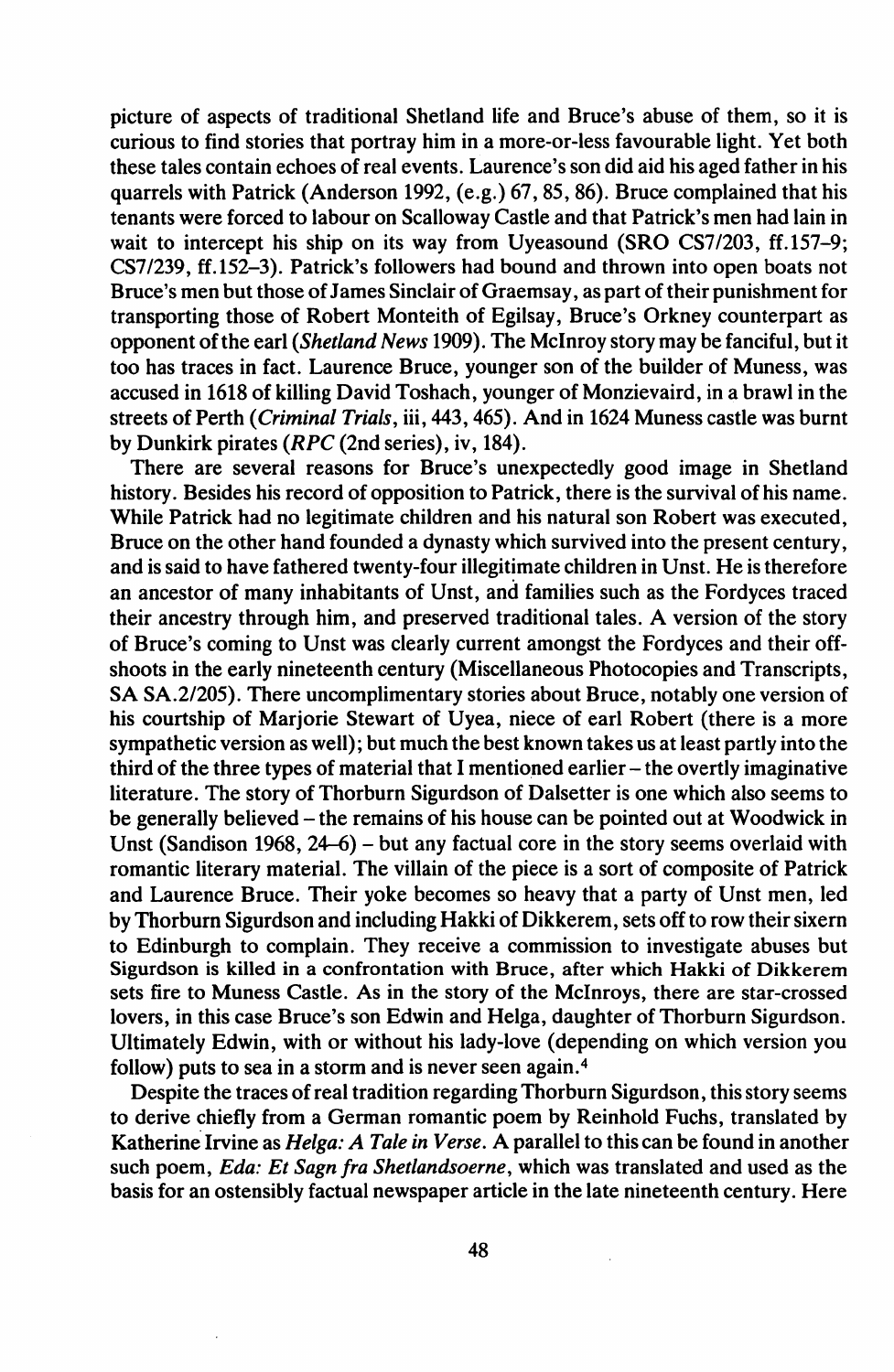the legendary Patrick comes into his own. He is a ferocious creature, quite capable of killing anyone who stands in his path, and seeks to debauch the eponymous Eda, who has made her home on top of a large rock. His first attempt to capture her is a failure and he takes Eda's mother by mistake. In his second attempt he is badly injured while trying to scale Eda's rock with a ladder. This leads to his capture and removal to Edinburgh for trial for his misdeeds. Thisstory, which contains a unique reference to the Valkyrie, is clearly a romantic fiction, but it does include a legendary element in the form of the lady living on top of a rock; this strongly echoes the story of Torvald Thoreson's daughter, who is said to have lived on top of the Maiden Stack off Papa Stour in an attempt – apparently unsuccessful – to preserve her virginity (Monteith 1711,6).

This use.of an existing legend as the basis for a story about Patrick is also found in that of Thorvald of Brenister, another sturdy udaller like Thorburn Sigurdson. He is sentenced to death for killing some of the earl's henchmen, but escapes and becomes an outlaw known as 'Da Tief ida Neean'. He uses the crags of the Neeans as a base for a campaign of plundering the livestock of the earl and the Scottish settlers. He is so successful at this that the losses are attributed to the supernatural. After the earl's death, Thorvald returns to his family. It seems probable that it was Christina Jamieson, who lived in Lerwick in the late nineteenth century but came originally from the Westside, who combined the traditionai folktale ofthe 'Tiefida Neean' with that of a character invented by herself. The author of ThorvaId's story makes the point that Thorvald is one of two prominent udallers deprived of their lands at the same time. The other is Eric of Dunrossness, clearly a reference to Black Eric of the Fitful Head, like the 'Tief ida Neean' one of a number of Shetland's legendary thieves (Anderson 1992, 173).

This story simply uses Patrick as an anonymous tyrant, rather like the role played by Prince John in the stories of Robin Hood. We find a similar figure, this time in Orkney, in another nineteenth-century narrative poem *Noltland: or the Ba/four's Bridal* by T.S. Peace. Like the Bruce stories, this has its hero the progenitor of an island family still prominent at the time the poem was written. 'Michael BaIfour' of Noltland Hall defies the earl's tyranny and rescues Lady Marion, imprisoned by Patrick in a tower beside the sea in Berstane in St Ola. As the plot suggests, however, the *Balfour's Bridal* has none of the Bruce stories' factual element. A much more modern and detailed story, which tells of Patrick, but combines the tale with legendary material, is 'The Ballad Singer' from George Mackay Brown's *Orkney Tapestry.* The story concerns the reactions of the singer's various hearers, including Patrick himself, to his song. The ballad, however, is Walter Traill Dennison's 'The Play <sup>0</sup> de Lathie Odivere' which itself combines a traditional ballad with fictional elements supplied by Traill Dennison himself. This story is not the only one about Patrick by Mr Brown. His story 'Hawkfall' from his collection of that name uses some of the same fictional characters as 'The Ballad Singer', as well as a udaller, Adam Thorfinnson, who is being tortured to force him to give up his lands.

In the light of research into Earl Patrick, what do we learn? Certain images are common to both legend and historical record. Imprisonment, torture and the threat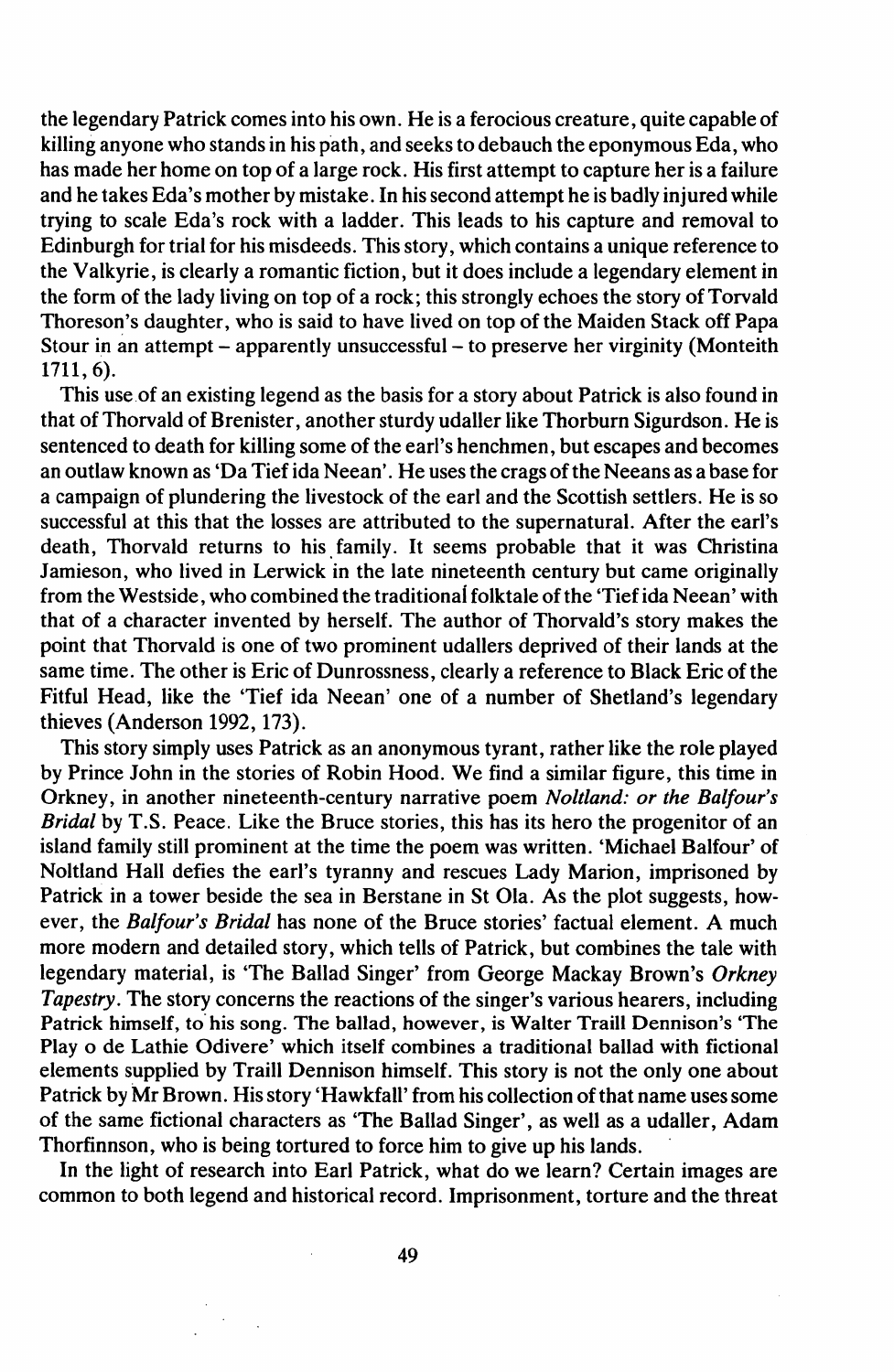of torture undoubtedly took place in the cellars of Kirkwall Castle. There is no reason to doubt that Scalloway Castle was built by forced labour, though the more skilled workers were undoubtedly paid for their efforts (Smyth of Methven Papers, SRO GD.190, box 21). The lands ofsmall udallers were acquired in both Orkney and Shetland, though to what extent this was oppressive is difficult to say. Perhaps the most significant difference between the legends and the true stories concerns the nature of the opposition to Patrick. It is here that the Bruce legends are closer to the reality of the situation than those of Patrick alone. The figure of Bruce is central to an understanding of why Patrick is such a particularly important figure in Shetland. Bruce was a udaller; he may have acquired his lands by the oppressive methods the legends associate with Patrick, but they do not make him a feudatory of the earl, like the gentry of Orkney. Bruce was to that extent a true representative of the Shetland opposition to Earl Patrick though he was at the same time no Thorvald of Brenistera Scot, a land-grabber, a tyrant himself given the opportunity, and a man whose opinion of the native culture was no higher than Patrick's own. On the other hand, Thorvald of Brenister, Thorburn Sigurdson, Marrison, Brown o' Hackland, Adam Thorfinnson, Eda and Helga, are all figures of the romantic imagination, as are the lovers, the exiled stranger, the girl shut up in her tower, the disguised lord preying upon humble maidens. The Shetland fishermen rowing away in search of justice could derive from the real-life representations made by Arthur Sinclair of Aith against Bruce of Cultmalindie, or from thoughts of Jeanie Deans plodding barefoot to London to plead her sister's case before the king.

In general therefore my conclusion regarding the fascinating stories about Patrick Stewart is that almost none of them are of earlier date than the mid-nineteenth century, although the associated tales of Bruce do have some deeply buried factual content. Patrick undoubtedly has had an evil reputation uninterruptedly from his death until the present, but the actual facts of his life are too well buried to prevent romance and fiction taking over from the truth. I would leave the last word to the obscure author of the Eda story who, at the end of the tale, departs entirely from what goes before and gives the reader a purple passage, complete with pseudo-Norse inversions of subject and verb, on the sinister Scalloway Castle:

For in this place, since Patrick Stewart's time, are the head quarters of all evil spirits; here the trows, the untiring blacksmiths of Hell, have their workshops. The whole night long crackles the flame, heave the bellows, rings the anvil. After they hold their infernal feast, then the spirits and witches dance until the ground 'cracks; to this they scream like vultures and grunt like pigs, and bleat like bucks. And in the stormy nights, the Walkyre sits upon the highest tower of Scalloway, her hair streaming in the wind, her elbow resting upon her knee and with the hand supporting her head. Sad and silent she sits there and thinks; far out to the sea stares her eye on the vessel which she dooms for destruction. The fisherman who passes below the castle often enough looksinto the glowing of her eyes, dim asthe morn, when she shines blood-red through the mist!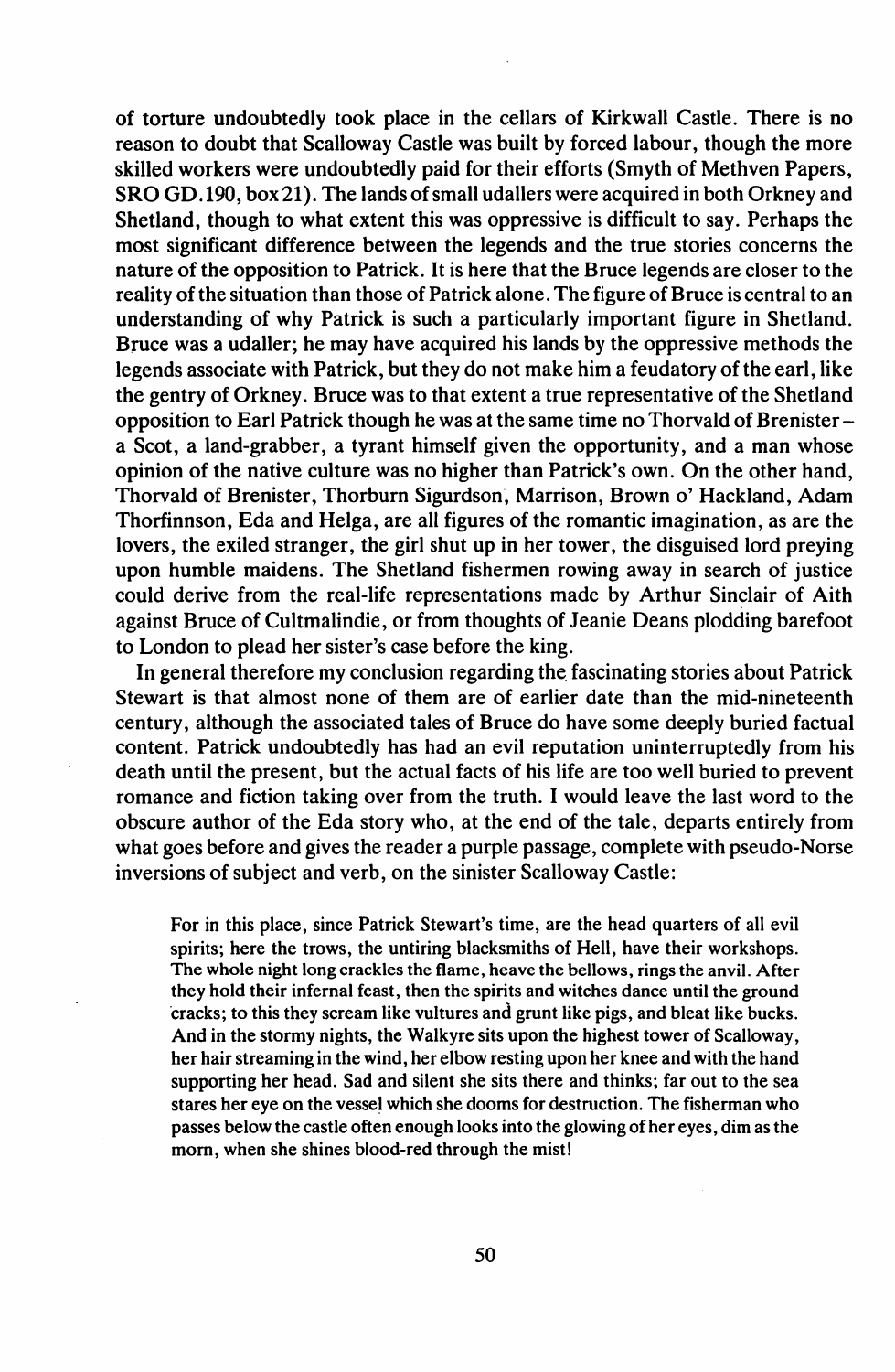## **NOTES**

<sup>I</sup> Stewart did not of course believe in the truth of this suggestion.

<sup>2</sup> I am grateful to Mr J.R.G. Mainland of Kirkwall, for drawing my attention to this poem.

<sup>3</sup> Personal conversation with Mr Nicolson.

<sup>4</sup> For analysis of the different versions of this story, see Anderson 1992, 174, n.49.

## **BIBLIOGRAPHICAL REFERENCES**

P.D. Anderson, *Black Patie* (Edinburgh, 1992).

M. Ash, *The Strange Death ofScottish History* (Edinburgh, 1980).

M. Ash, 'Scott and Shetland', *Essays in Shetland History* (Lerwick, 1984).

J. Brand, *A Brief Description ofOrkney, Zetland, Pightland Firth and Caithness* (Edinburgh, 1701-3).

J. Catton, *History ofthe Shetland Isles* (Wainfleet, 1838).

A.T. Cluness, *The Shetland Isles* (London, 1951).

J.S. Clouston, *History ofOrkney* (Kirkwall, 1932).

*The Court Book of Shetland, 1602-4,* ed. G. Donaldson, (Scottish Record Society), (Edinburgh, 1954).

*The Court Book of Shetland, 1615-29, ed. G. Donaldson, (Edinburgh, 1992).* 

B.E. Crawford (ed.), *Essays in Shetland History* (Lerwick, 1984).

*Criminal Trials in Scotland,* ed. R. Pitcairn, (Edinburgh, 1833).

A. Edmonston, *View ofthe Present and Ancient State ofthe Zetland Isles* (Edinburgh, 1809).

E. Edmonston, *Sketches and Tales ofthe Shetland Isles* (Edinburgh, 1856).

LB.B. Holbourn, *The Isle ofFoula* (Lerwick, 1938).

S. Imsen, 'Shetland and Orkney before the Stewart Earls - from a Norwegian Point of View', talk delivered to conferences in Orkney and Shetland, 1992.

F. Irvine, 'Profiles from the Past: Earl Patrick Stewart', *New Shetlander,* Ixix (1964).

J.T. Irvine, 'The Bruces of Muness', *Shetland News,* 20 April 1895.

R.A. Jamieson, 'T'Scallwa Castle', *Shoormal* (Lerwick, 1986).

D. MacGibbon and T. Ross, *The Domestic and Castellated Architecture of Scotland* (Edinburgh, 1887-92).

E. Marwick, *The Folklore ofOrkney and Shetland* (London, 1975).

Miscellaneous Photocopies and Transcripts, SA ref. SA.2.

R. Monteith, *Description ofthe Isles ofOrknay and Zetland* (Edinburgh, 1711).

*Oppressions of the Sixteenth Century in the Islands of Orkney and Zetland* ed. D. Balfour, (Maitland Club), (Edinburgh, 1859).

Orkney Record and Antiquarian Society Records, OA ref. D.46.

*Peace's Orkney Almanac,* 1900.